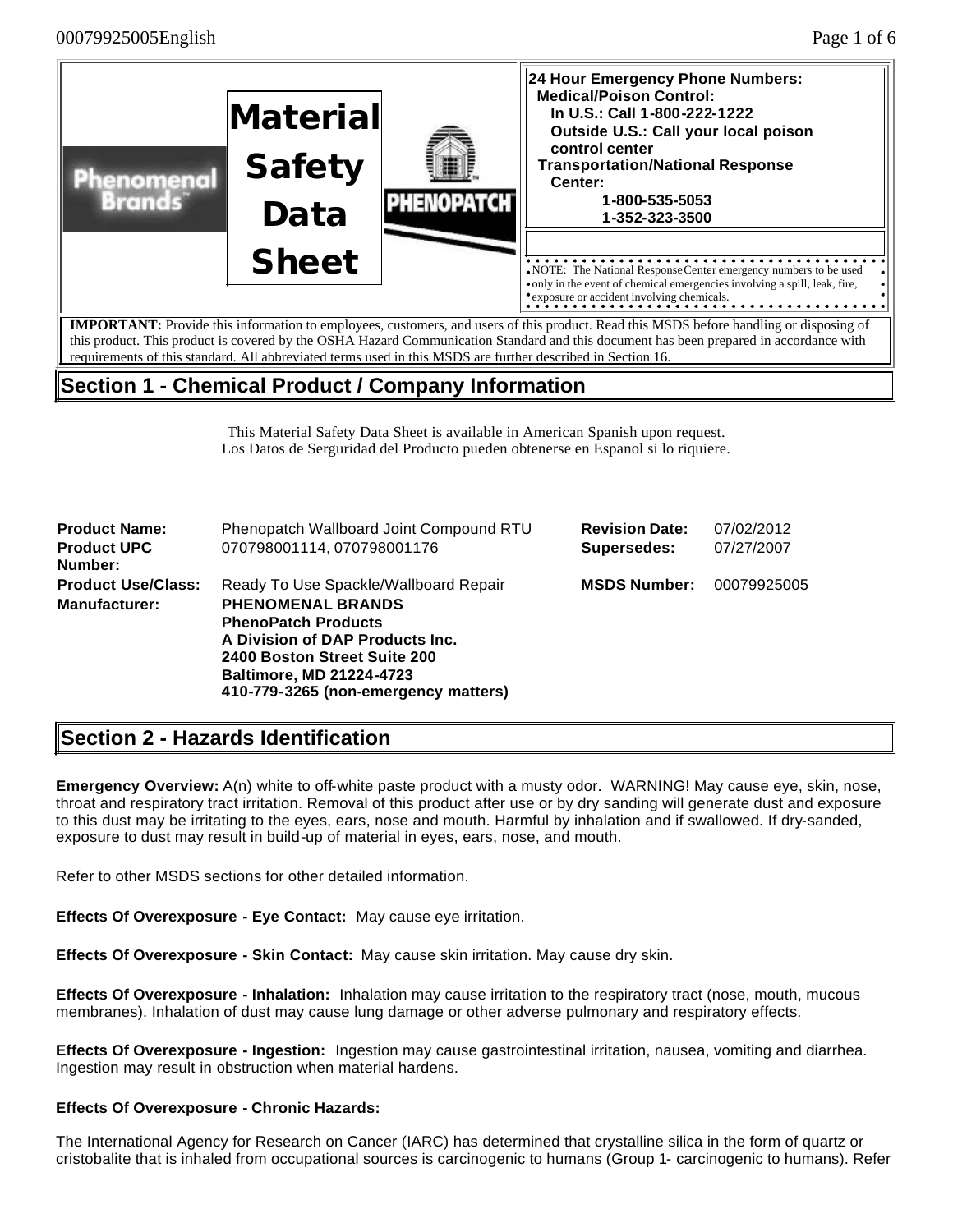#### 00079925005English Page 2 of 6

to IARC Monograph 68, Silica, Some Silicates and Organic Fibres (published in June 1997) in conjunction with the use of these materials. The National Toxicology Program (NTP) classifies respirable crystalline silica as "known to be a human carcinogen". Refer to the 9th Report on Carcinogens (2000). The American Conference of Governmental Industrial Hygienists (ACGIH) classifies crystalline silica, quartz, as a suspected human carcinogen (Group A2). Breathing dust containing respirable crystalline silica may not cause noticeable injury or illness even though permanent lung damage may be occurring. Inhalation of dust may have the following serious chronic health effects: Excessive inhalation of respirable dust can cause pneumoconiosis, a respiratory disease, which can result in delayed, progressive, disabling and sometimes fatal lung injury. Symptoms include cough, shortness of breath, wheezing, non-specific chest illness and reduced pulmonary function. Smoking exacerbates this disease. Individuals with pneumoconiosis are predisposed to develop tuberculosis. There is some evidence that breathing respirable crystalline silica or the disease silicosis is associated with an increased incidence of significant disease endpoints such as scleroderma (an immune system disorder manifested by fibrosis of the lungs, skin and other internal organs) and kidney disease.

**Primary Route(s) Of Entry:** Skin Contact, Skin Absorption, Inhalation

**Medical Conditions which May be Aggravated by Exposure:** If dry sanded, asthma and asthma-like conditions may worsen from prolonged or repeated exposure to dust.

#### **Carcinogenicity:**

| $^{\circ}$ AS No. | <b>Name</b><br>.'hemical           | CGIH                        | OSHA        | ADC<br>m                | VTD<br>,,,,                         |
|-------------------|------------------------------------|-----------------------------|-------------|-------------------------|-------------------------------------|
| 14808-60-7        | $\sim$<br>. crystalline<br>Silica. | Suspected human carcinogen. | Not Listed. | Carcinogenic to humans. | Known<br>To Be Human<br>∴arcınogen. |

| Section 3 - Composition / Information On Ingredients |              |             |  |  |
|------------------------------------------------------|--------------|-------------|--|--|
| <b>Chemical Name</b>                                 | <b>CASRN</b> | $Wt\%$      |  |  |
| Limestone                                            | $1317-65-3$  | $40 - 70$   |  |  |
| Hydroxypropyl distarch phospha                       | $53124-00-8$ | $1 - 5$     |  |  |
| Silica, crystalline                                  | 14808-60-7   | $0.5 - 1.5$ |  |  |

### **Section 4 - First Aid Measures**

**First Aid - Eye Contact:** In case of contact, immediately flush eyes with plenty of water for at least 15 minutes. Get medical attention immediately.

**First Aid - Skin Contact:** Wash off immediately with soap and plenty of water.

**First Aid - Inhalation:** If inhaled, remove to fresh air. If not breathing, give artificial respiration. If breathing is difficult, give oxygen. Get medical attention immediately.

**First Aid - Ingestion:** Call a physician or Poison Control Center immediately. Do not induce vomiting.

**Note to Physician:** None.

**COMMENTS:** If over-exposure occurs, call your poison control center at 1-800-222-1222.

### **Section 5 - Fire Fighting Measures**

**Extinguishing Media:** Carbon Dioxide, Dry Chemical, Foam, Water Fog

**Unusual Fire And Explosion Hazards:** None known.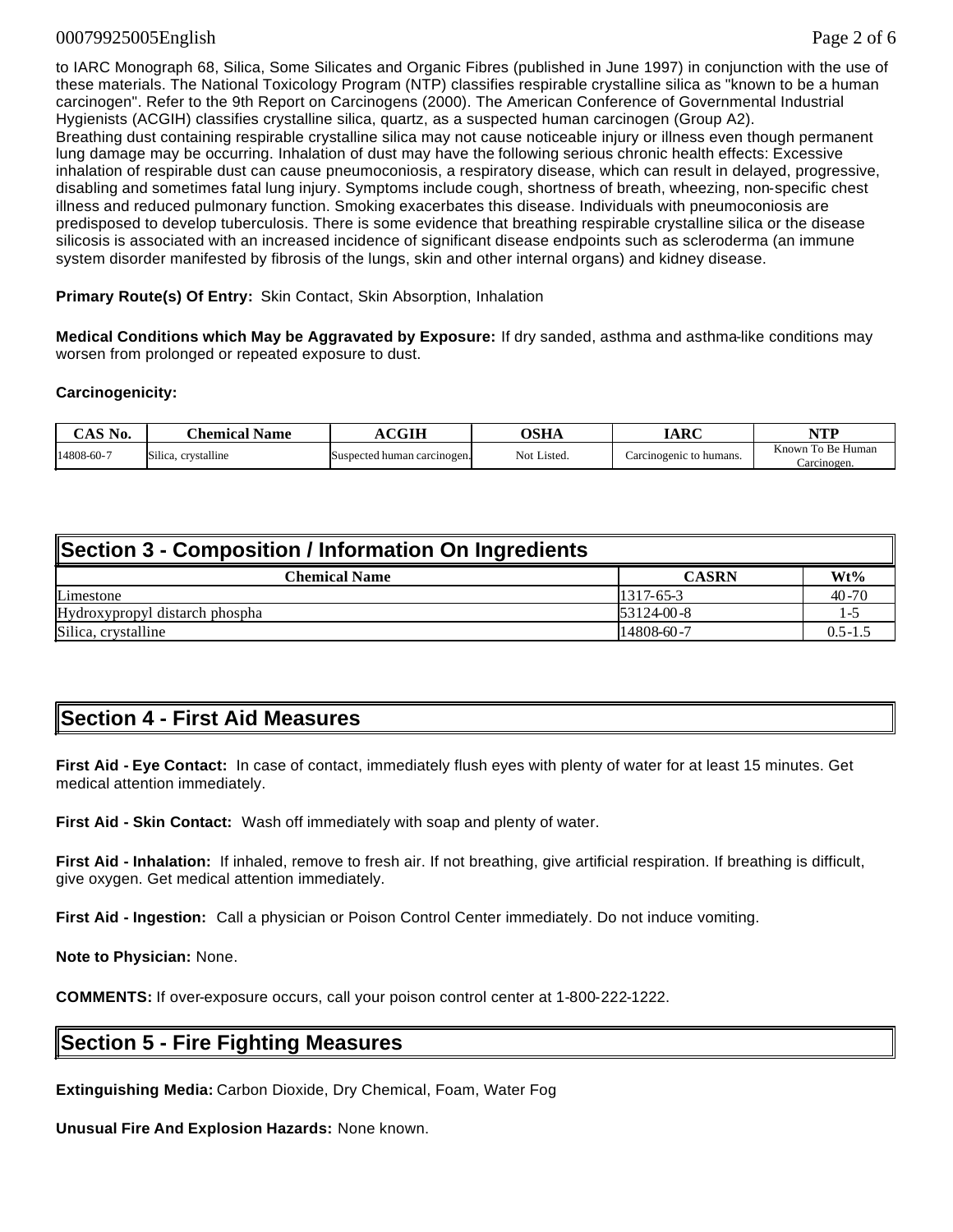# **Section 6 - Accidental Release Measures**

**Special Firefighting Procedures:** Cool fire-exposed containers using water spray.

**Steps To Be Taken If Material Is Released Or Spilled:** Wear proper protective equipment as specified in Section 8. Scrape up dried material and place into containers.

### **Section 7 - Handling And Storage**

**Handling:** KEEP OUT OF REACH OF CHILDREN! Avoid contact with skin and eyes. Do not breathe dust. Removal of this product after use will result in the generation of Dust. If dry-sanded, exposure to dust may result in the build-up of material in eyes, ears, nose, and mouth which may cause irritation. Avoid excessive heat and handling. Wash thoroughly after handling.

**Storage:** Avoid excessive heat and freezing. Keep tightly closed. Do not store at temperatures above 120 degrees F. Store away from caustics and oxidizers.

| Section 8 - Exposure Controls / Personal Protection |              |                  |                   |                   |                                    |                  |                  |                 |
|-----------------------------------------------------|--------------|------------------|-------------------|-------------------|------------------------------------|------------------|------------------|-----------------|
| <b>Chemical Name</b>                                | <b>CASRN</b> | <b>ACGIH TWA</b> | <b>ACGIH STEL</b> | <b>ACGIH CEIL</b> | <b>OSHA TWA</b>                    | <b>OSHA STEL</b> | <b>OSHA CEIL</b> | <b>Skin</b>     |
| Limestone                                           | 1317-65-3    | 10 MGM3          | N.E.              | N.E.              | 5 MGM3<br>(respirable<br>fraction) | N.E.             | N.E.             | No              |
| Hydroxypropyl distarch phospha                      | 53124-00-8   | N.E.             | N.E.              | N.E.              | N.E.                               | N.E.             | N.E.             | No              |
| Silica, crystalline                                 | 14808-60-7   | $0.025$ MGM.     | N.E.              | N.E.              | $10/(96SiO2 + 2)$<br>MGM3          | N.E.             | N.E.             | No <sub>1</sub> |

#### **Exposure Notes:**

14808-60-7 The 2002 ACGIH Threshold Limit Values for Chemical Substances and Physical Agents lists the median Respirable Particulate Mass (RPM) point for crystalline silica at 4.0 microns in terms of the particle's aerodynamic diameter.

The TLVs for crystalline silica represent the respirable fraction.

OSHA PEL TWA for Quartz is calculated using the following formula: 10 mg/m3/(% SiO2 + 2). Both concentration and percent quartz for the application of this limit are to be determined from the fraction passing a size selector with the following characteristics.

| Aerodynamic diameter ( unit density sphere )    Percent passing selector |  |
|--------------------------------------------------------------------------|--|
|                                                                          |  |
|                                                                          |  |
|                                                                          |  |
|                                                                          |  |
|                                                                          |  |

**Precautionary Measures:** Contact lenses pose a special hazard; soft lenses may absorb and all lenses concentrate irritants.

**Engineering Controls:** Local ventilation of emission sources may be necessary to maintain ambient concentrations below recommended exposure limits. Prevent build-up of dust and vapors by opening windows and doors or use other means to ensure fresh air entry during application, drying and sanding. Wet sanding is recommended to avoid generation of dust.

**Respiratory Protection:** If concentrations exceed the exposure limits specified, use of a NIOSH-approved supplied air respirator is recommended. Where the protection factor is exceeded, use of a Self Contained Breathing Apparatus (SCBA) may be necessary. A respiratory protection program that meets the OSHA 1910.134 and ANSI Z88.2 requirements must be followed whenever workplace conditions warrant a respirator's use. Use an approved NIOSH/OSHA respirator if dry sanded.

National Institute for Occupational Safety and Health (NIOSH) has recommended that the permissible exposure limit be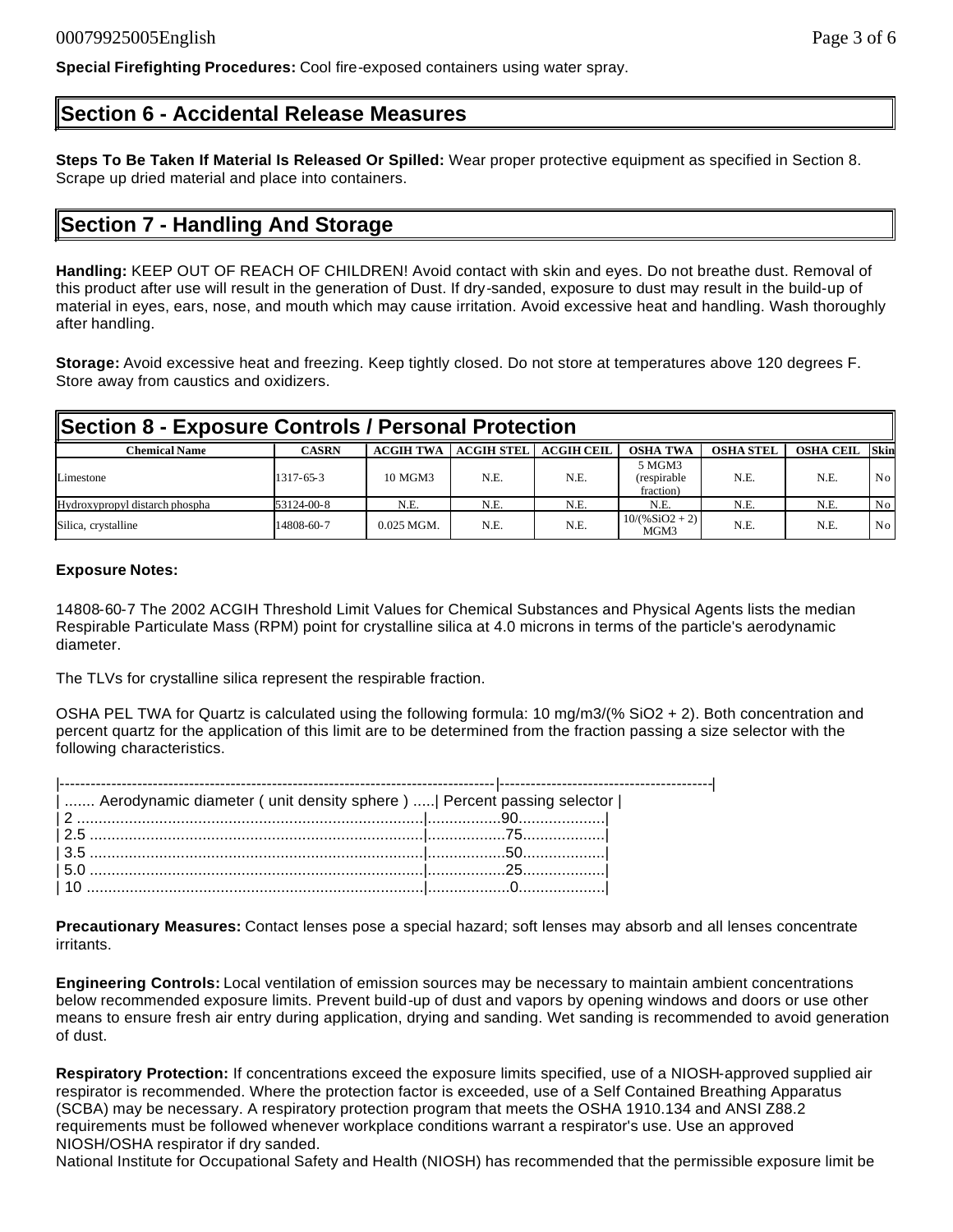### 00079925005English Page 4 of 6

**Skin Protection:** Wear gloves with repeated or prolonged use.

**Eye Protection:** Safety glasses with side-shields.

**Other protective equipment:** Not required under normal use.

**Hygienic Practices:** Remove and wash contaminated clothing before re-use.

**Important:** Listed Permissible Exposure Levels (PEL) are from the U.S. Dept. of Labor OSHA Final Rule Limits (CFR 29 1910.1000); these limits may vary between states.

**Note:** An employee's skin exposure to substances having a "YES" in the "SKIN" column in the table above shall be prevented or reduced to the extent necessary under the circumstances through the use of gloves, coveralls, goggles or other appropriate personal protective equipment, engineering controls or work practices.

### **Section 9 - Physical And Chemical Properties**

**Boiling Range:** Not Established **Vapor Density:** Heavier Than Air **Odor:** Musty **Odor Threshold:** Not Established **Color:** White to Off-White **Evaporation Rate:** Slower Than n-Butyl Acetate **Solubility in H2O:** Not Established **Specific Gravity:** 1.72 - 1.73 **Freeze Point:** Not Established **pH: pH:** Between 7.0 and 12.0 **Vapor Pressure: Not Established <b>Viscosity: Not Established Viscosity:** Not Established **Physical State:** Paste **Flammability:** Non-Flammable **Flash Point, F:** Greater than 200 **Method:** (Seta Closed Cup) **Lower Explosive Limit, %:** Not Determined **Upper Explosive Limit, %:**Not Determined

When reported, vapor pressure of this product has been calculated theoretically based on its constituent makeup and has not been determined experimentally.

(See section 16 for abbreviation legend)

# **Section 10 - Stability And Reactivity**

**Conditions To Avoid:** Excessive heat and freezing.

**Incompatibility:** Strong oxidizing agents. Strong bases.

**Hazardous Decomposition Products:** Normal decomposition products, i.e., COx, NOx.

**Hazardous Polymerization:** Hazardous polymerization will not occur under normal conditions.

**Stability:** Stable under normal conditions.

# **Section 11 - Toxicological Information**

**Product LD50:** Not Established **Product LC50:** Not Established

None

**Significant Data with Possible Relevance to Humans:** None.

### **Section 12 - Ecological Information**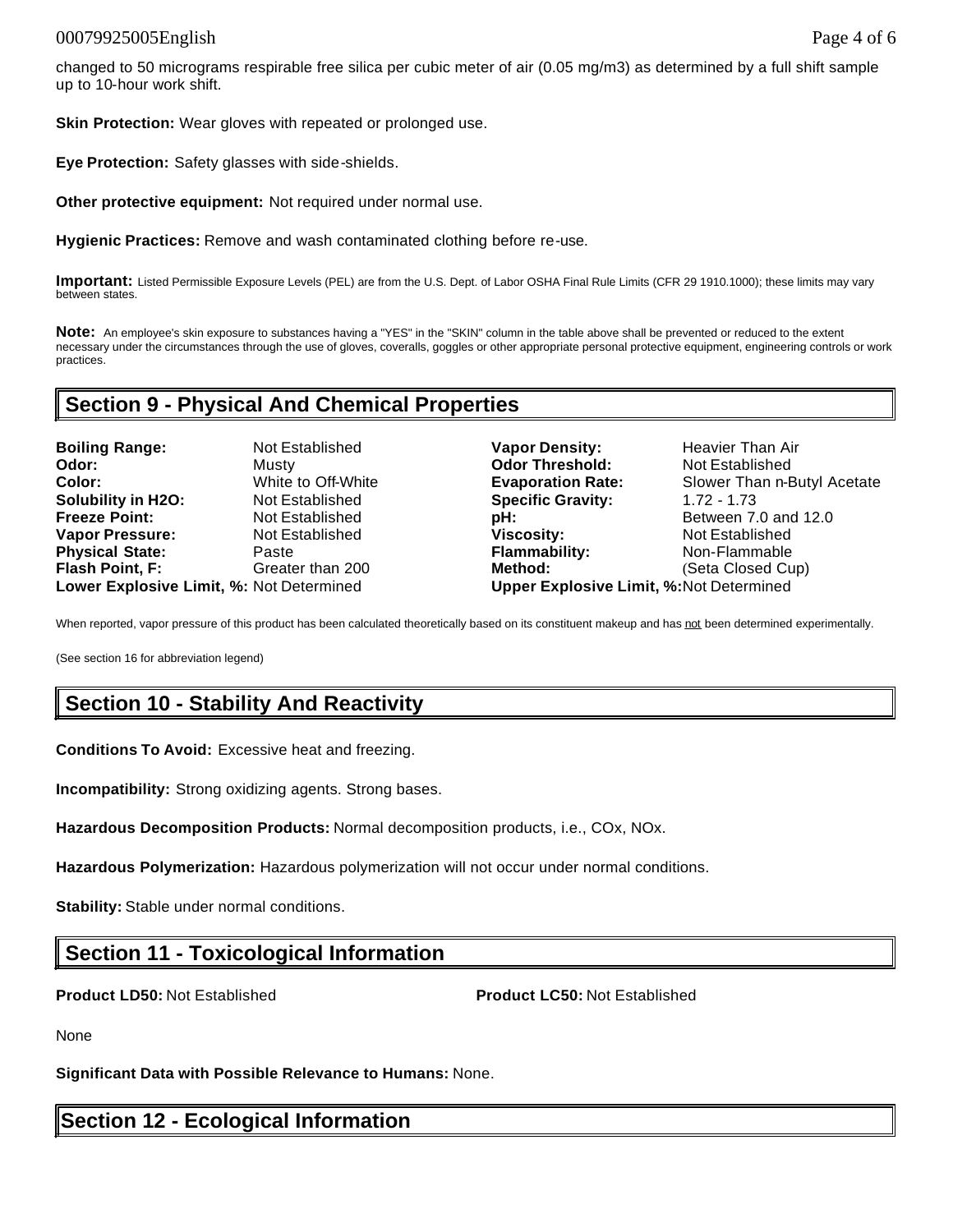### **Section 13 - Disposal Information**

**Disposal Information:** Dispose of material in accordance with all federal, state and local regulations. State and Local regulations/restrictions are complex and may differ from Federal regulations. Responsibility for proper waste disposal is with the owner of the waste.

#### **EPA Waste Code if Discarded (40 CFR Section 261):** None.

### **Section 14 - Transportation Information DOT Proper Shipping Name:** Not Regulated. **Packing Group:** N.A. **DOT Technical Name:** N.A. **Hazard Subclass:** N.A. **DOT Hazard Class:** N.A. **DOT UN/NA Number:** N.A.

Note: The shipping information provided is applicable for domestic ground transport only. Different categorization may apply if shipped via other modes of transportation and/or to non-domestic destinations.

### **Section 15 - Regulatory Information**

### **CERCLA - SARA Hazard Category:**

This product has been reviewed according to the EPA 'Hazard Categories' promulgated under Sections 311 and 312 of the Superfund Amendment and Reauthorization Act of 1986 (SARA Title III) and is considered, under applicable definitions, to meet the following categories:

Immediate Health Hazard, Chronic Health Hazard

#### **SARA Section 313:**

This product contains the following substances subject to the reporting requirements of Section 313 of Title III of the Superfund Amendment and Reauthorization Act of 1986 and 40 CFR part 372:

None

#### **Toxic Substances Control Act:**

All ingredients in this product are either on TSCA inventory list, or otherwise exempt.

This product contains the following chemical substances subject to the reporting requirements of TSCA 12(B) if exported from the United States:

None

#### **New Jersey Right-to-Know:**

The following materials are non-hazardous, but are among the top five components in this product:

| $\sim$        | $\sim$ $\sim$            |
|---------------|--------------------------|
| <b>hemica</b> | $\overline{\phantom{a}}$ |
| Name          | umber                    |
| 11.AI         | ◡љ                       |
| Water         | 772210<br>:-18-24        |

#### **Pennsylvania Right-to-Know:**